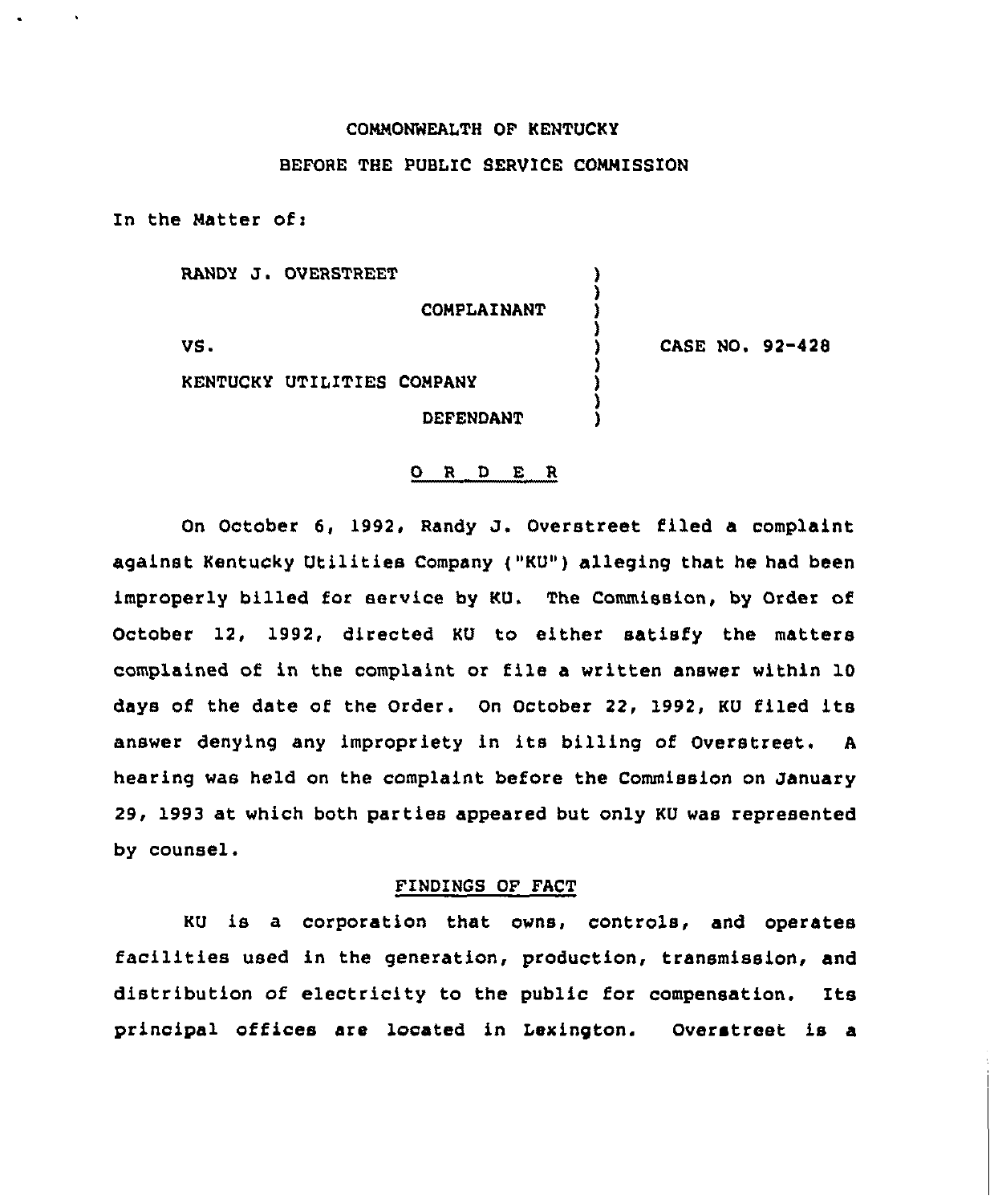customer of KU who resides in Lawrenceburg within KU's service area.

Customers of KU are charged for the service they receive based upon the volume of electricity they consume. The volume of electricity delivered to residential customers is measured by individual electric meters assigned to each customer. As electricity passes through the meter, the current causes a disk in the meter to revolve. The revolving disk activates gears that turn the dials which register the volume of electricity delivered to the customer. To ensure that each customer is not overcharged or undercharged, meters are tested periodically for accuracy.

On April 27, 1992, the meter assigned to Overstreet was tested by KU. The test disclosed that the Overstreet meter was recording only <sup>81</sup> percent of the electricity passing through it under a full load and was not recording any electricity under a light load. As a result of these findings, KU notified Overstreet on June 9, 1992 that an adjustment had been made to his bills for the three year period beginning in April 1989 and that he owed an additional \$448.80 to cover the deficiency caused by the failure of the meter to register all the electricity delivered to his home.

Overstreet purchased and moved into his home in August 1986. The meter tested in April was purchased by KU in 1964 and was on the home when he moved in and remained there until it was removed for testing. Prior to the last test, the meter had been tested by KU on three separate occasions. The first test was conducted on November 12, 1964, shortly after its purchase and before being

 $-2-$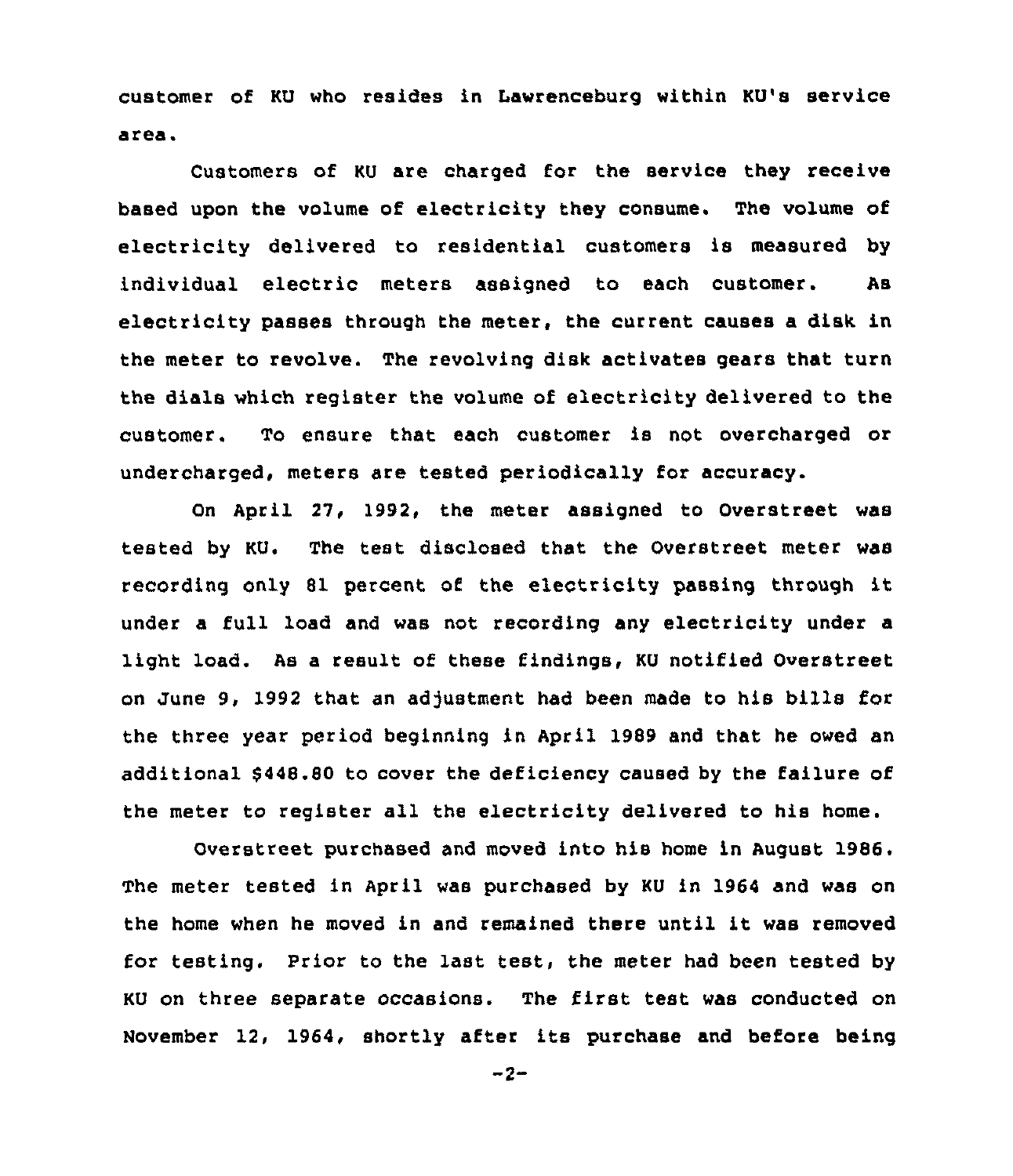placed into service. In that test the meter was found to be operating at 100 percent accuracy under both full and light loads. The meter was again tested on June 25, 1973 and February 6, 1981. On both those occasions, the meter's accuracy exceeded 99 percent under both full and light loads. Therefore, KU was unaware of any defect in the meter until it was last tested in April. After the last test, the meter was inspected to determine why it was not operating properly. The inspection revealed that bearings upon which the disk revolved had become worn causing the disk to slow down.

The test on the Overstreet meter in April 1992 was conducted by KU in accordance with a sample testing plan approved by the Commission. Sample testing of meters is authorised by 807 KAR 5:041, Section 16. It allows electric utilities, with Commission approval, to conduct random sampling of meters rather than test all meters periodically. Utilities that have adopted sample testing plans are required to group their meters according to type and age and then select a number of meters annually from each group for testing. To pass inspection, meters are required to record consumption within twc percent fast or slow and the number selected in each group is dependent upon the percentage of meters in that group that passed inspection during the preceding year. The greater the number that passed inspection in one year, the fewer the number that are required to be tested the following year. Customers whose meters record more than two percent fast or slow

 $-3-$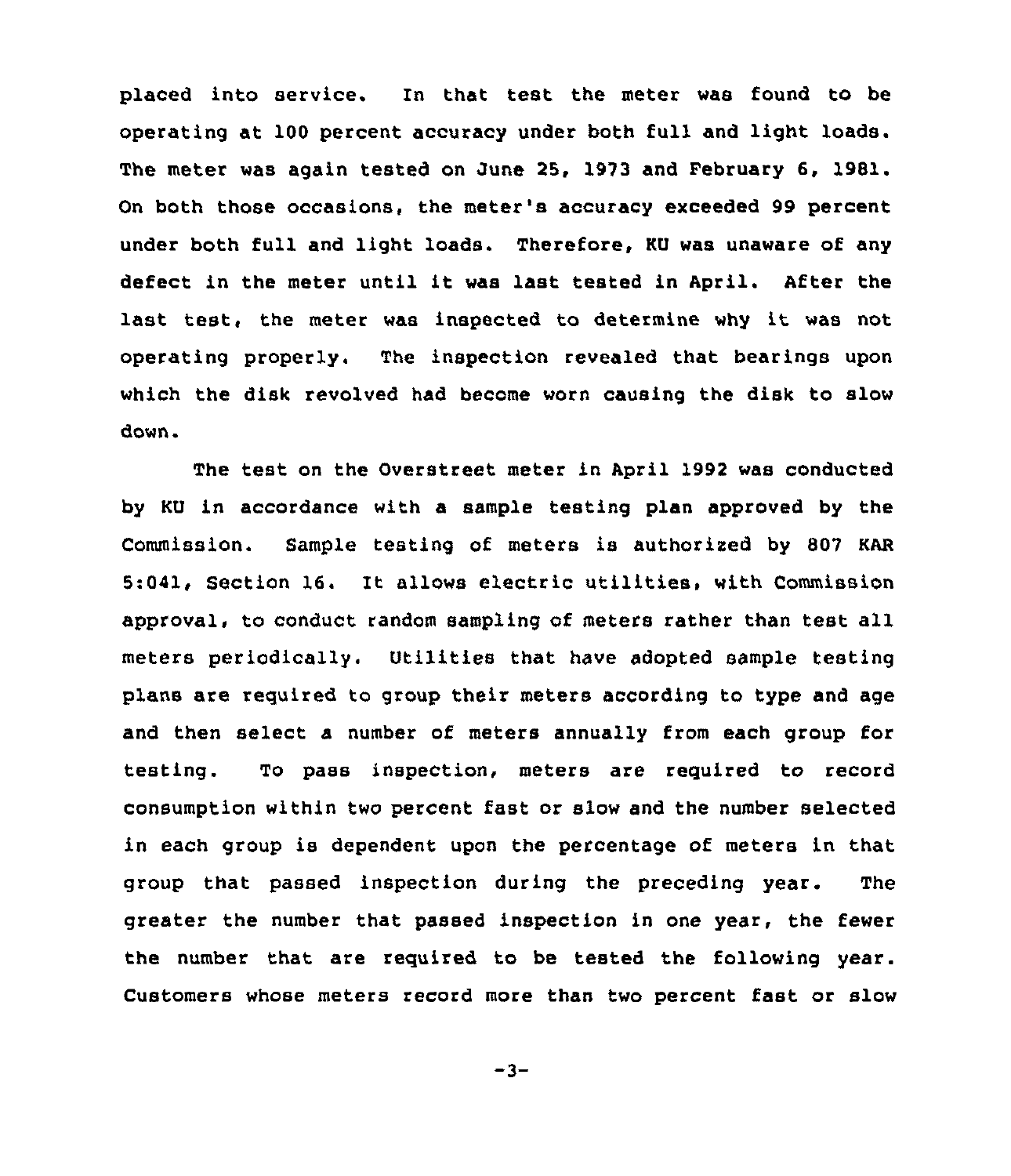are given a refund or billed for the deficiency by KU, whichever is appropriate.

#### CONCLUSIONS OF LAW

KU is a utility whose rates and service are subject to regulation by this Commission. Pursuant to KRS 278.040 the Commission has promulgated 807 KAR 5:041 to establish general rules which apply only to electric utilities. Included among those rules is the requirement that electric utilities test their meters to ensure their accuracy. Testing may be conducted periodically on all meters, as provided in Section 15 of the regulation or, as in this case, it may be done in accordance with <sup>a</sup> sample testing plan approved by the Commission in accordance with Section 16 of the regulation. Section 16 further provides as follows:

(5) Whenever a meter is found to be more than two (2) percent fast or slow, refunds or back billing shall be made for the period during which the meter error is known to have existed or if not known for one-half (I/2) the elapsed time since the last test but in no case to exceed three (3) years. This provision shall apply only when sample testing of single phase meters has been approved by the Commission and utilixed by the utility.

There is no question here that the meter used to measure the consumption of electricity by Overstreet was more than two percent slow. Furthermore, there is no way to determine from the billing history how long this condition existed. Therefore, the adjustment of the Overstreet account, based upon a three year billing period, was in accordance with the regulation.

Notwithstanding the provisions of Section 16 of the regulation, Overstreet argues that <sup>a</sup> utility may not assess a

 $-d-$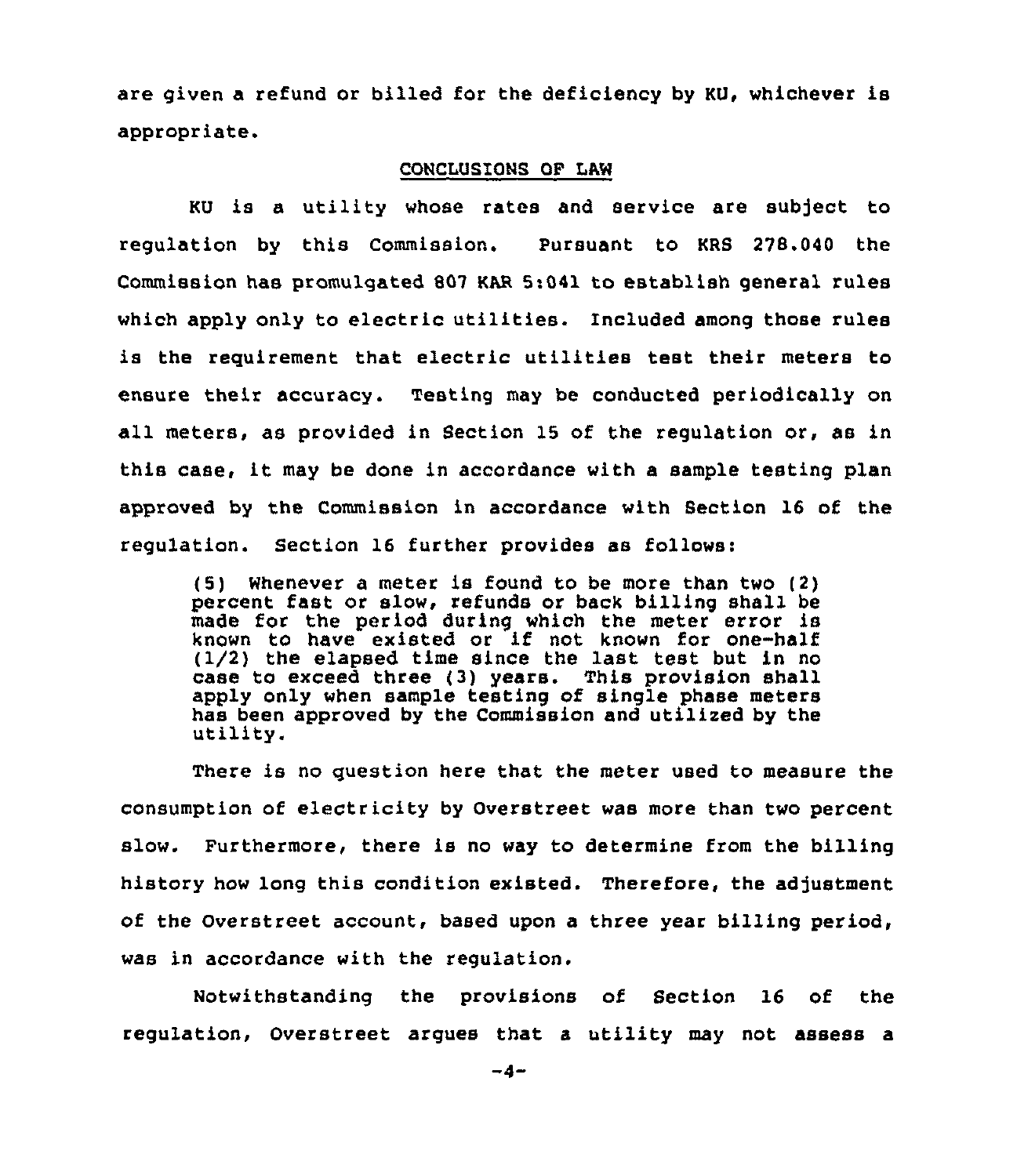customer for any deficiency which results from a defective meter. Overstreet bases his argument in what he sees as a conflict in the regulation, specifically between Sections 15 and 16.

While Section 16 requires a utility to adjust a bill when the meter is more than two percent fast or slow, Section 15 requires each electric utility to provide its customers metering equipment that is "in good order." Overstreet contends that a meter which does not measure consumption accurately violates Section 15, and a utility should not be permitted to recover lost revenue results from a violation of a regulation.

Overstreet's position, if adopted by the Commission, would result in utilities charging a different rate for electricity to customers whose meters become defective than they charge customers whose meters record consumption accurately. Such preferential treatment is prohibited by statute. Specifically, KRS 278.160(2) prohibits any utility from charging an amount different than that prescribed in its tariffs filed with this Commission and KRS 278.170 prohibits utilities from discrimination as to rates or service. Therefore, if there is a conflict between Section 15 and Section 16, the statutes mandate that it be resolved in favor of Section 16 and back billing.

Overstreet argues alternatively that if the adjustment of his bill is deemed by the Commission to be proper, the adjustment period should have been 12 months rather than three years. Overstreet concedes that the regulation under which the adjustment was made permits the adjustment to cover a three-year period, but

 $-5-$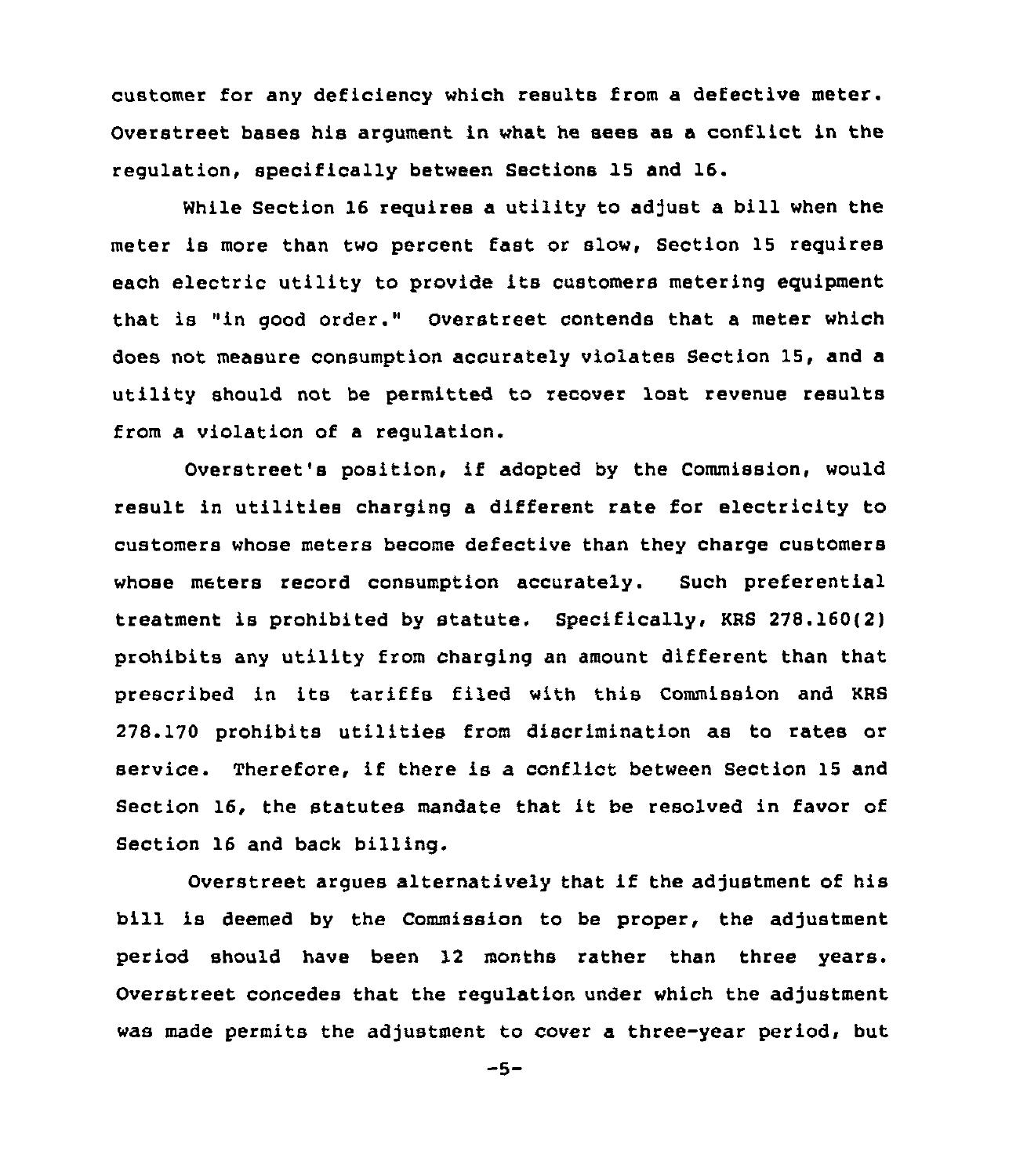argues that it conflicts with the provisions of <sup>807</sup> KAR 5:006, Section 9(3), that were in effect in 1991 when KU began the testing process. Under that regulation, the maximum period of adjustment was 12 months.<sup>1</sup> Overstreet contends that the provisions of 807 KAR 5:041, Section 16, which provides for the three-year period, conflicts with 807 KAR 5:006, Section 9(3), which provides for the 12-month period, and because they are both, in effect, punitive measures, the less stringent, or 12-month period, should take precedence. The major fallacy in this argument is that it is based on an erroneous assumption.

<sup>807</sup> KAR 5:006, Section 9, states explicitly that it applies only to periodic tests or complaint tests of meters. The test performed on the Overstreet meter does not fall into either of these categories. The Overstreet meter was tested under a sample testing program authorized by 807 KAR 5:041, Section 16, a separate and distinct procedure. Therefore, the provisions of Subsection <sup>5</sup> establishing the adjustment period for meters tested under that procedure do not conflict with the provisions of 807 KAR 5:006, Section 9. Thus, the three-year period used by KU to adjust the Overstreet meter was proper.

 $\mathbf{1}$ 807 KAR 5:006 was amended effective January 1, 1992. Under the current regulation, the adjustment period is determined by agreement between the utility and the customer. If they are unable to agree, the adjustment period is determined by the Commission.